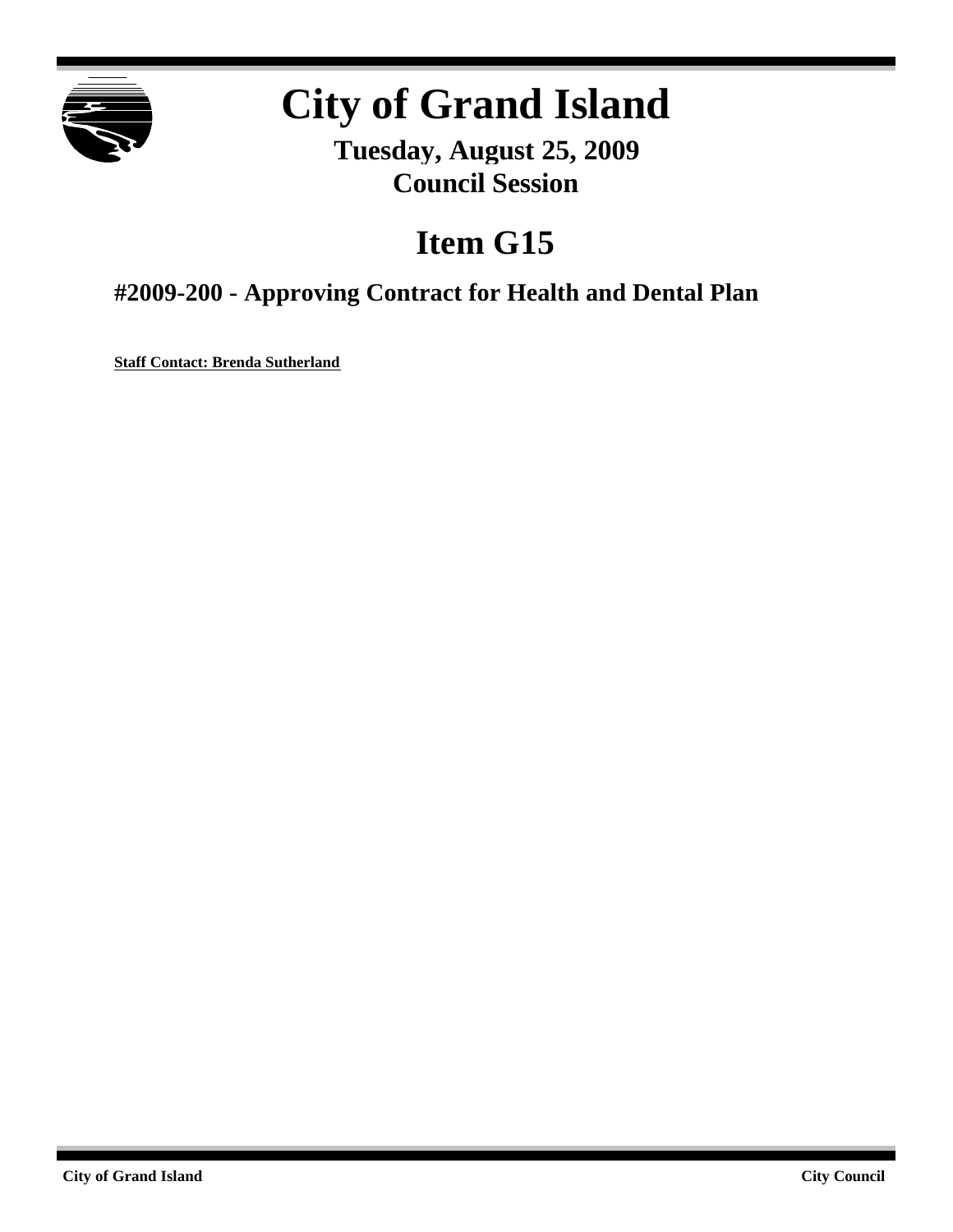## **Council Agenda Memo**

| <b>From:</b>    | Brenda Sutherland, Human Resources Director |
|-----------------|---------------------------------------------|
| <b>Meeting:</b> | <b>August 25, 2009</b>                      |
| Subject:        | <b>Health and Dental Insurance Contract</b> |
| Item $#$ 's:    | $G-15$                                      |
| $Presenter(s):$ | Brenda Sutherland, Human Resources Director |

## **Background**

The City of Grand Island has had a contract with Mutual of Omaha and Coventry Health and Life Insurance Company to provide administrative services for the City's health and dental plan. The City has a partially self-funded plan, meaning that claims are actually paid for by the premium dollars generated through the plan to a certain limit. The City has paid a third party, in this case Coventry, to administer and pay claims and provide stop loss coverage.

The City's current "specific deductible" or stop loss is \$150,000 per participant. This means that the first \$150,000 of claims for a plan participant is paid for by the premium dollars generated and then the reinsurance carrier picks up the claims that go over that amount.

## **Discussion**

As a part of routine practice, the City advertises through the RFP process to shop its various benefit packages on a three year cycle. As it has been three years since the health insurance was shopped, it seemed prudent to take a look at the market to see if there was the ability to retain same or similar benefits at a better price. The City has a health insurance committee that has been in place for several years that is comprised of union, non-union, management, non-management Human Resources personnel, Finance and Legal personnel. The City retained Phares Financial Services, Inc. as a consultant to assist with the breakdown of the proposals, compilation of the information and contract negotiations.

The committee held interviews with finalists based on the proposals that were submitted. Negotiations ensued and the committee has a recommendation before the Council for the administration of the health and dental plan. The committee is proposing Regional Care,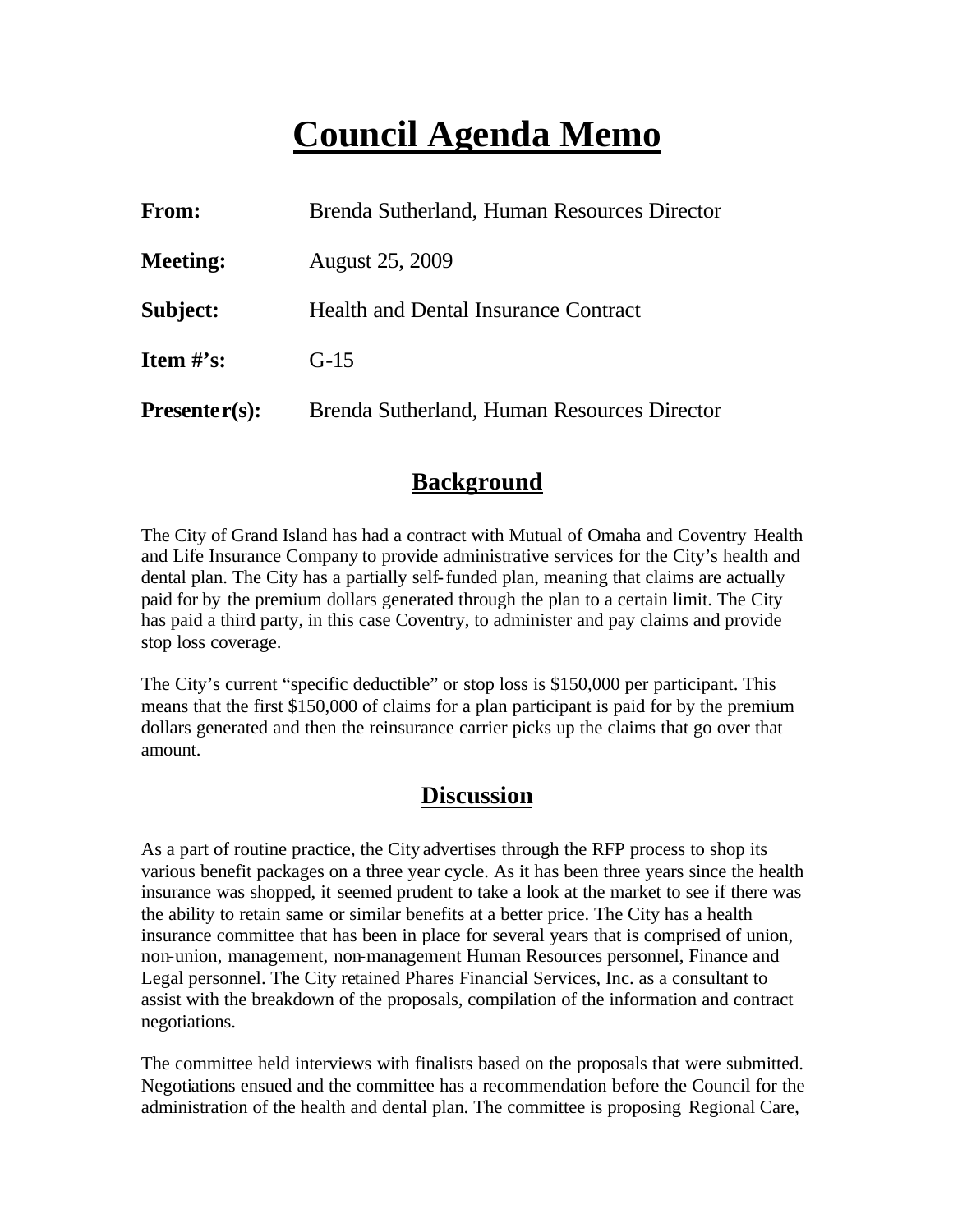Inc. of Scottsbluff, Nebraska as the new plan administrator. After careful review and consideration, the insurance committee has determined that the proposal from Regional Care, Inc. provided the best package for the price. The City will have a lower overall cost than it has with its current vendor. The contract will commence on October 1, 2009. Regional Care, Inc. has guaranteed their administrative fees for a three year term. Strong Financial Services has been chosen to act as the broker to assist the City and its employees with their daily needs and to provide professional assistance in an ever changing market. The reinsurance will be provided by American National Life Insurance Company of Texas and the transplant policy will be provided by National Union Fire Insurance Company of Pittsburgh, PA.

The plan structure will remain much the same as it is today with a few of the following changes; Gastric bypass surgery will no longer be covered, infertility will have a \$10,000 lifetime limit, allergy injections will be subject to deductible and then 80/20 co pay, the limit for annual physicals provided in a doctor's office will be increased to \$500, out of pocket limits will increase to \$1600 for single coverage and \$3200 for family coverage, RX co pays will be \$10 for generic, \$25 for formulary, \$40 for non-formulary and \$50 plus 20% with a maximum of \$100 for specialty drugs, and a smoking cessation benefit will be added to include one course of medication as long as it is combined with counseling.

After discussion with Council through the budget process, the employee's share of the monthly premium will be increased from 15% to 16% unless otherwise specified in a labor agreement.

The contract with RCI (Regional Care, Inc.) specifies administrative fees of \$21.65 per employee per month for three years. Currently the City pays \$34.83 per month per employee for administrative fees. The fixed cost for the new contract which includes all insurance and administrative fees will have a net reduction of nearly \$125,000.

The contracts are on file at the City Clerk's office for review.

#### **Alternatives**

It appears that the Council has the following alternatives concerning the issue at hand. The Council may:

- 1. Move to approve
- 2. Refer the issue to a Committee
- 3. Postpone the issue to future date
- 4. Take no action on the issue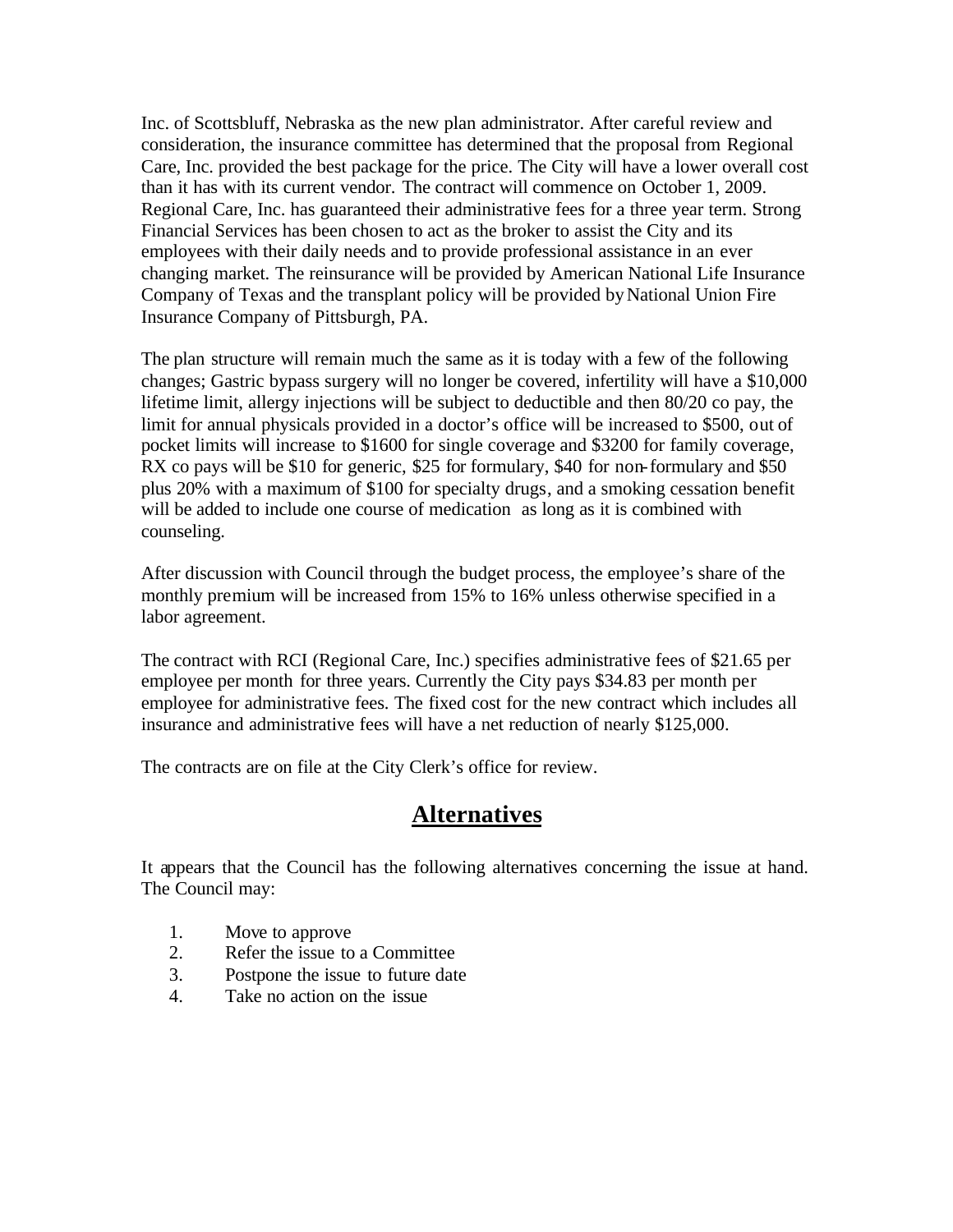#### **Recommendation**

City Administration recommends that the Council approve the contracts with Regional Care, Inc, Strong Financial, National Union Fire Insurance Company of Pittsburgh and American National Life Insurance Company of Texas to provide the health and dental insurance benefits for the City of Grand Island employees.

### **Sample Motion**

Move to approve the contracts administered by Regional Care Inc, of Scottsbluff Nebraska to provide medical and dental insurance benefits for the employees of the City of Grand Island.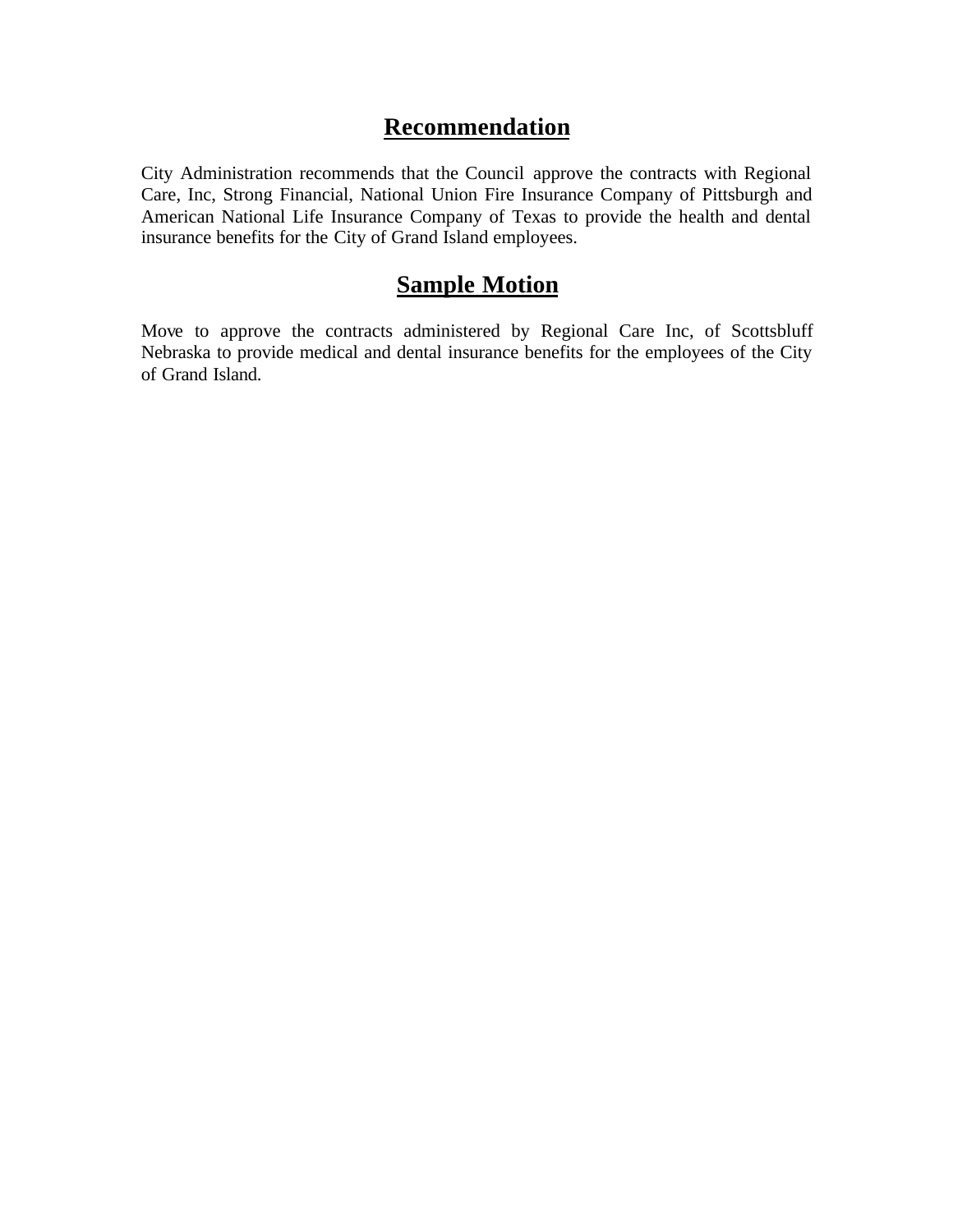#### *Purchasing Division of Legal Department* **INTEROFFICE MEMORANDUM**



Wes Nespor, Purchasing Agent

*Working Together for a Better Tomorrow, Today*

#### **REQUEST FOR PROPOSAL FOR HEALTH AND DENTAL PLAN**

- **RFP DUE DATE: May 29, 2009 at 4:00 p.m.**
- **DEPARTMENT: Human Resources**
- **PUBLICATION DATE: April 13, 2009**
- **NO. POTENTIAL BIDDERS: 11**

#### **SUMMARY OF PROPOSALS RECEIVED**

- **A+ Brokerage, Inc. Lincoln, NE Tammy Buffington Blue Cross/Blue Shield – Omaha**
- **Mutual of Omaha Omaha, NE Christy Lemmers Dental Bid Only**
- **Strong Financial Services Aurora, NE – Cal Strong Aetna Blue Cross/Blue Shied – Omaha Regional Care, Inc. – Scottsbluff Principal Financial Group CNIC Health Solutions UMR**
- **Primark Grand Island, NE Tom Strand and Dennis McCarty American Administrators**

**Blue Cross/Blue Shield – Omaha - Brad Utoft Blue Cross/Blue Shield direct quote**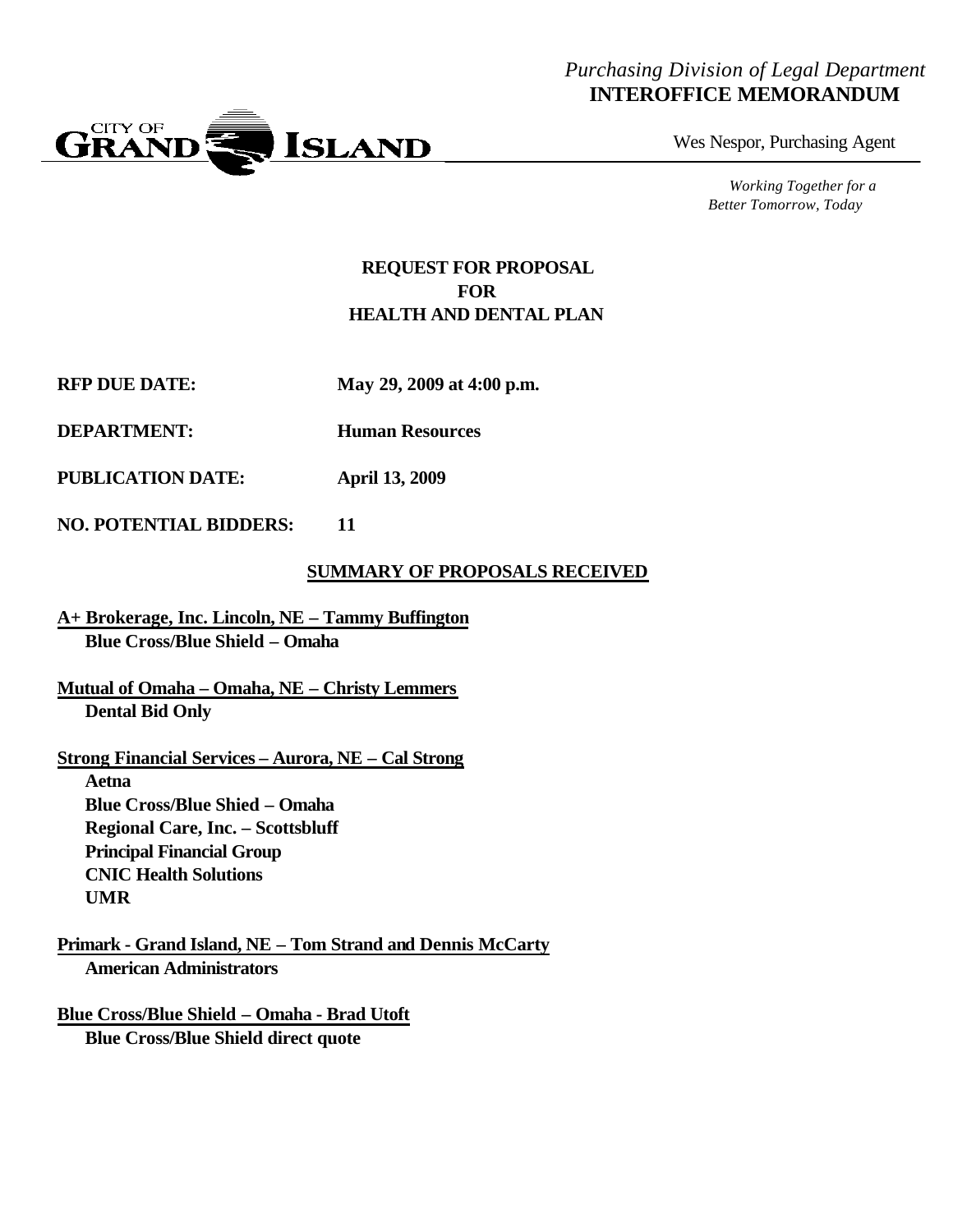**Ryder, Rosacker, McCue and Huston – Grand Island, NE - Ryan Hansen**

**Blue Cross/Blue Shield UMR Cypress American Administrators Principal Financial Group**

**Coventry Health Care – Omaha, NE – Brian Bergman Coventry quote**

**Krull Agency – Hastings, NE – Dan Schwartzkopf Mid American Benefits Blue Cross/Blue Shield Principal Financial Group**

**Regional Care, Inc. – Scottsbluff, NE RCI Bid**

**National Insurance Services, Omaha, NE – Mike Boden Dental and Stop Loss Bid**

**Wilcox Financial Services – McCook, NE**

**Blue Cross/Blue Shield MMSI – Mayo Clinic Mid American Benefits Three Rivers Benefits Corporation First Administrators Great West – Cigna UMR Wellness Partners (Wellness piece)**

cc: Brenda Sutherland, Human Resources Director Tami Herald, HR Specialist Jeff Pederson, City Administrator David Springer, Finance Director Dale Shotkoski, City Attorney Wes Nespor, Purchasing Agent

**P1335**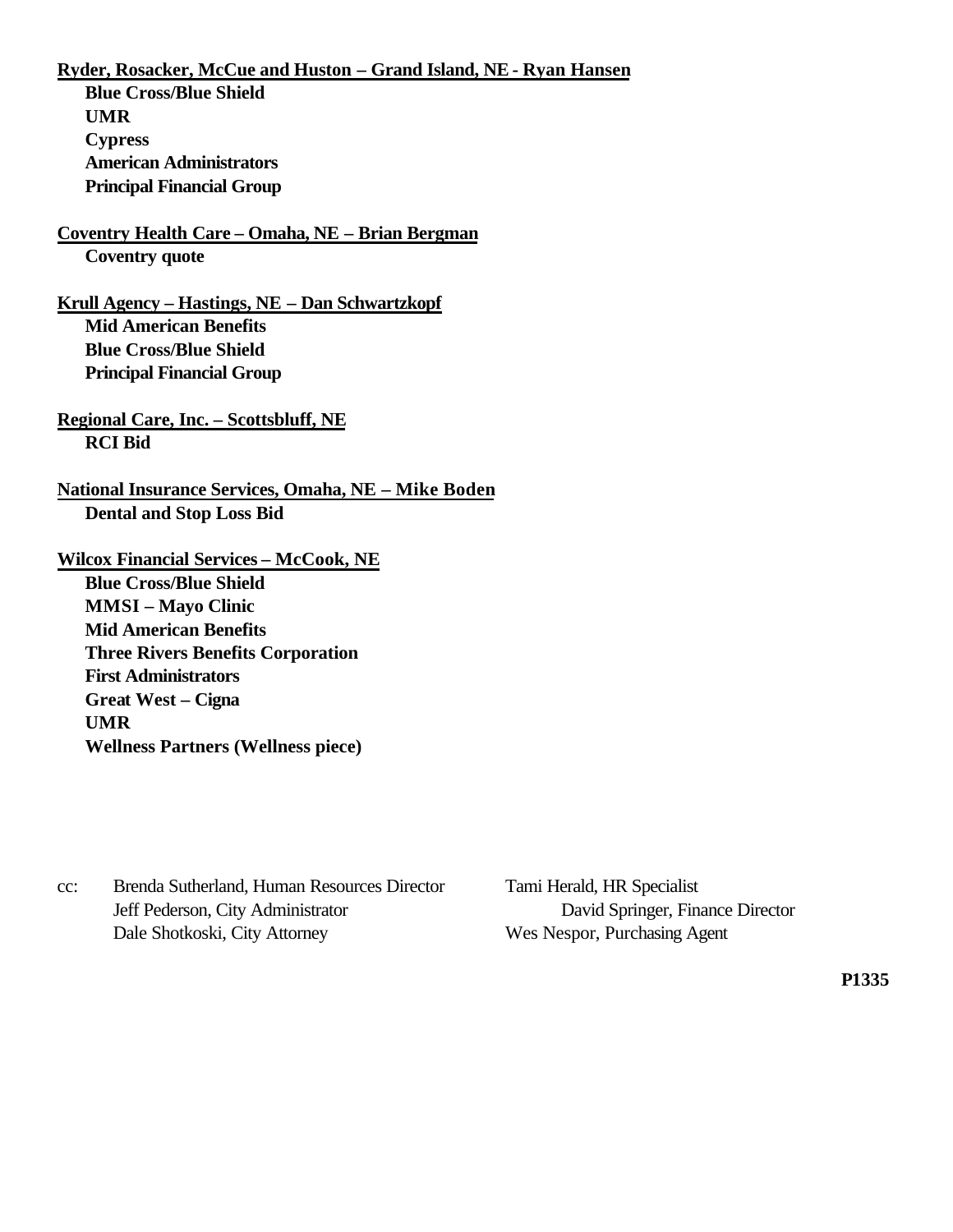#### RESOLUTION 2009-200

Whereas, the City subscribes to health and dental insurance for its employees and other eligible participants, as authorized by the City of Grand Island Personnel Rules and federal regulation; and

WHEREAS, the City of Grand Island invited proposals for a Health and Dental Plan, according to the City's Request for Proposal on file with the City Clerk; and

WHEREAS, an Insurance Committee consisting of union and non-union, management, and non-management employees, along with the Human Resources Director, the Finance Director, and the Attorney/Purchasing Agent to review and evaluate the proposals, interview vendors and select the most favorable vendor; and

WHEREAS, Phares Financial Services, Inc. of North Platte was retained by the City in a consulting capacity to assist City staff with specialized knowledge in this area; and

WHEREAS, Regional Care, Inc. of Scottsbluff, Nebraska submitted a proposal for Administration of the Health and Dental Insurance Coverage in accordance with the terms of the advertisement for proposals and the plans and specifications and all other statutory requirements contained therein, such proposals being in the amount of \$21.65 per employee per month from October 1, 2009 through September 30, 2012 or administrative fees; and

WHEREAS, The reinsurance coverage is provided under a contract with American National Life Insurance Company of Texas and the transplant coverage is provided under a contract with National Union Fire Insurance Company of Pittsburgh, PA, and the broker is Strong Financial Services, however all contracts would be administered by Regional Care, Inc; and

WHEREAS, contracts necessary for the provision of such services and associated stop loss and transplant coverage; and

WHEREAS, a Business Associate Agreement and a Administrative Service Agreement will be entered into with Regional Care, Inc. in addition to the aforementioned contracts for other insurance services; and

WHEREAS, such contracts also require the City of Grand Island to designate a plan administrator to provide routine administration of the plan documents; and

WHEREAS, it is recommended that the Human Resources Director be designated as such plan administrator; and